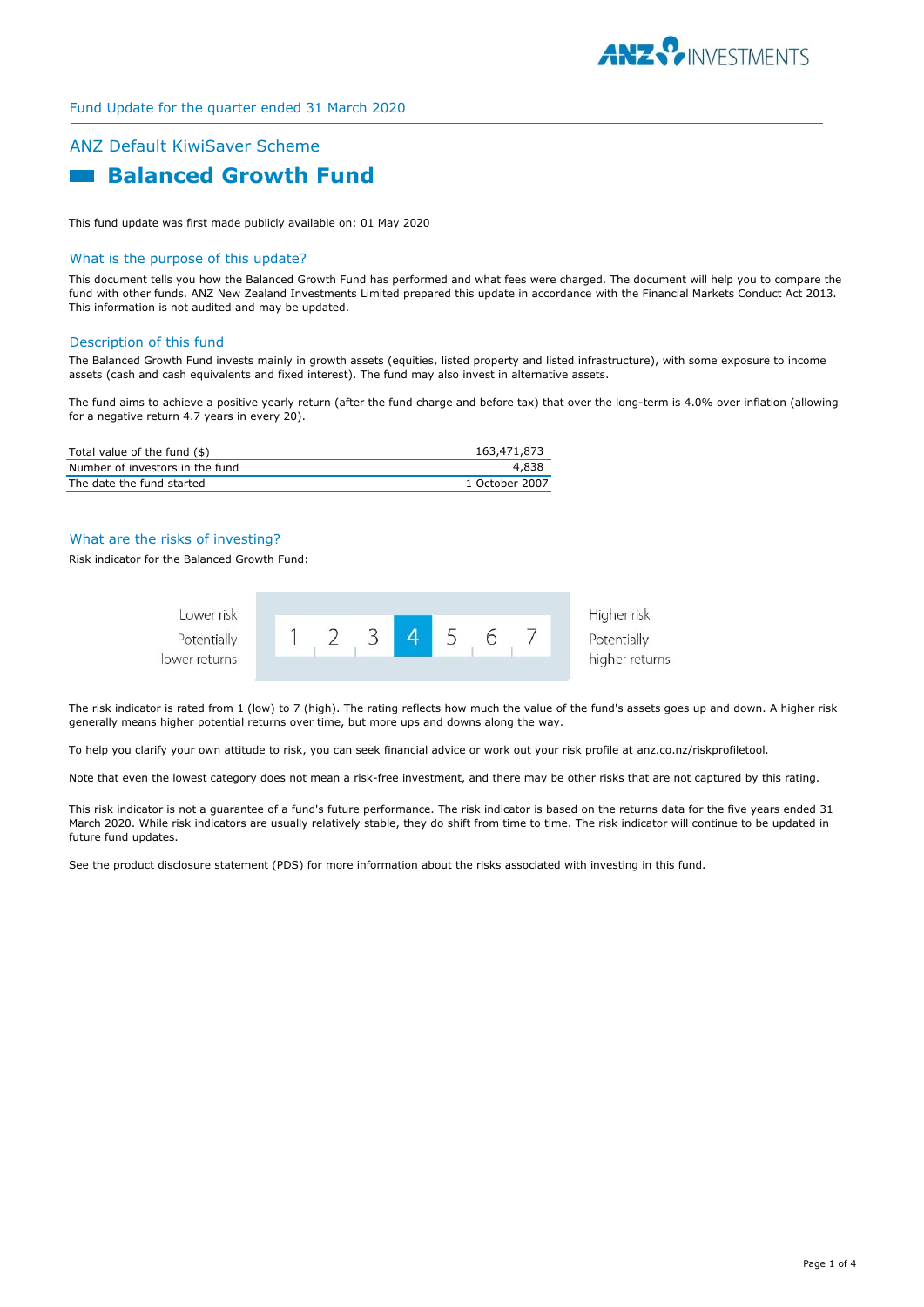# How has the fund performed?

|                                               | Average over past<br>five vears | Past vear |
|-----------------------------------------------|---------------------------------|-----------|
| Annual return                                 |                                 |           |
| (after deductions for charges and tax)        | $3.99\%$                        | -3.26%    |
| <b>Annual return</b>                          |                                 |           |
| (after deductions for charges but before tax) | 4.71%                           | $-3.40%$  |
| Market index annual return                    |                                 |           |
| (reflects no deduction for charges and tax)   | 5.45%                           | $-2.62%$  |

The market index annual return is calculated using the target investment mix and the indices of each asset class.

Additional information about the market index is available in the statement of investment policy and objectives on the offer register at www.disclose-register.companiesoffice.govt.nz.



# **Annual return graph**

This shows the return after fund charges and tax for each of the last 10 years ending 31 March. The last bar shows the average annual return for the last 10 years, up to 31 March 2020.

**Important:** This does not tell you how the fund will perform in the future.

Returns in this update are after tax at the highest prescribed investor rate (PIR) of tax for an individual New Zealand resident. Your tax may be lower.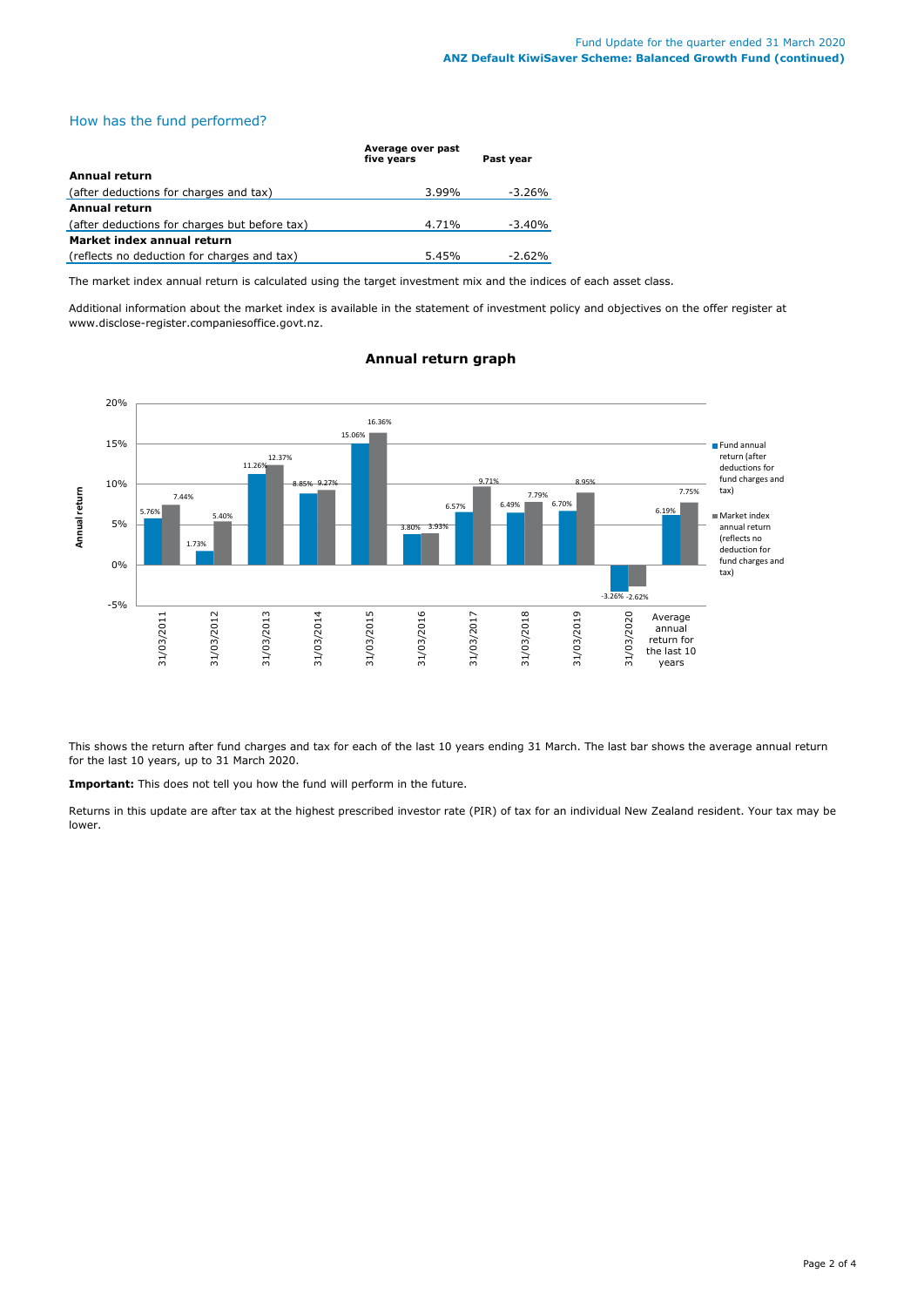#### What fees are investors charged?

Investors in the Balanced Growth Fund are charged fund charges. In the year to 31 March 2019 these were:

|                                             | % of net asset value          |  |
|---------------------------------------------|-------------------------------|--|
| Total fund charges <sup>1</sup>             | 1.01%                         |  |
| Which are made up of:                       |                               |  |
| Total management and administration charges | 1.01%                         |  |
| Including:                                  |                               |  |
| Manager's basic fee                         | 0.95%                         |  |
| Other management and administration charges | $0.06\%$                      |  |
| Total performance based fees                | $0.00\%$                      |  |
|                                             | Dollar amount per<br>investor |  |
| <b>Other charges</b>                        |                               |  |
| Membership fee <sup>2*</sup>                |                               |  |

\* From 1 April 2019, the membership fee was removed for members under 18 years and reduced from \$24 to \$18 per year for all other members.

Investors are not currently charged individual action fees for specific actions or decisions (for example, for withdrawing from or switching funds). See the PDS for more information about Scheme fees.

Small differences in fees and charges can have a big impact on your investment over the long term.

# Example of how this applies to an investor

Sarah had \$10,000 in the fund at the start of the year and did not make any further contributions. At the end of the year, Sarah incurred a loss after fund charges were deducted of \$326 (that is -3.26% of her inital \$10,000). Sarah also paid \$24 in other charges. This gives Sarah a total loss after tax of \$350 for the year.

# What does the fund invest in?

**Actual investment mix<sup>3</sup> Target investment mix<sup>3</sup>**

This shows the types of assets that the fund invests in. This shows the mix of assets that the fund generally intends to invest in.